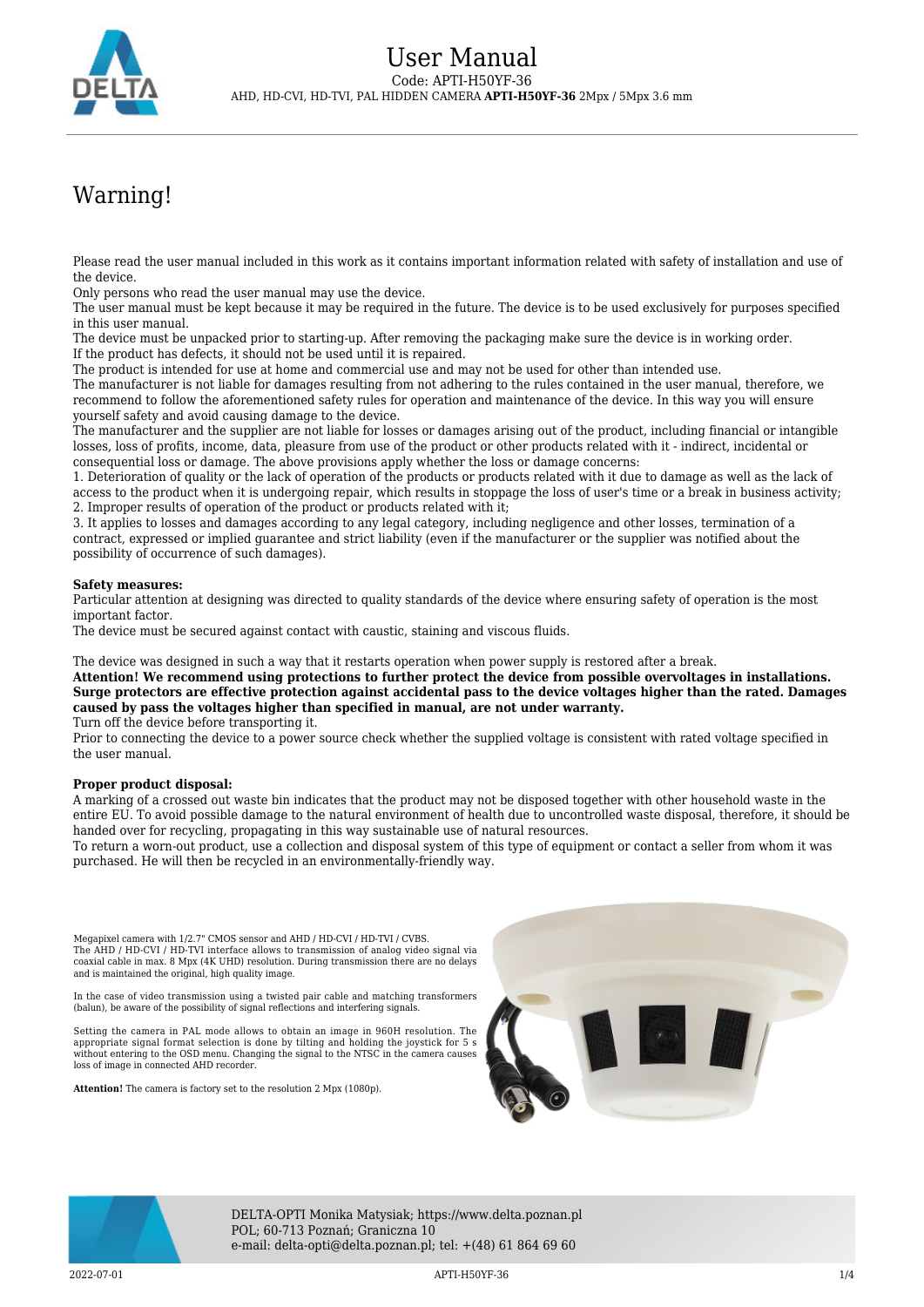

## User Manual Code: APTI-H50YF-36 AHD, HD-CVI, HD-TVI, PAL HIDDEN CAMERA **APTI-H50YF-36** 2Mpx / 5Mpx 3.6 mm

| Standard:              | AHD, HD-CVI, HD-TVI, PAL                                                                                                                                                                                                                                                     |
|------------------------|------------------------------------------------------------------------------------------------------------------------------------------------------------------------------------------------------------------------------------------------------------------------------|
| Sensor:                | 1/2.7 " Progressive Scan CMOS                                                                                                                                                                                                                                                |
| Matrix size:           | 5 Mpx                                                                                                                                                                                                                                                                        |
| Resolution:            | • 2592 x 1944 - 5 Mpx @ AHD / HD-TVI @ 20 fps / 12.5 fps ;<br>• 2560 x 1440 - 4 Mpx @ AHD / HD-CVI / HD-TVI @ 25 fps,<br>• 1920 x 1080 - 1080p @ AHD / HD-CVI / HD-TVI @ 25 fps<br>• 960 x 576 - 960H @ PAL                                                                  |
| Lens:                  | $3.6 \text{ mm}$                                                                                                                                                                                                                                                             |
| View angle:            | • 95 ° (manufacturer data)<br>• 75 ° (our tests result)                                                                                                                                                                                                                      |
| S/N ratio:             | $> 50$ dB                                                                                                                                                                                                                                                                    |
| Video output:          | 1 Vpp 75 $\Omega$ , AHD, HD-CVI, HD-TVI, PAL - selectable by switch                                                                                                                                                                                                          |
| Main features:         | • D-WDR - Wide Dynamic Range<br>• DNR - Digital Noise Reduction<br>• ICR - Movable InfraRed filter<br>• AGC - Automatic Gain Control<br>• BLC - Back Light Compensation<br>• Day/Night mode (color/b&w/auto)<br>• Auto White Balance<br>• Sharpness - sharper image outlines |
| OSD menu:              | ✓                                                                                                                                                                                                                                                                            |
| Application:           | The camera is designed for indoor use, due to the possibility of steam condensation.                                                                                                                                                                                         |
| "Index of Protection": | <b>IP40</b>                                                                                                                                                                                                                                                                  |
| Power supply:          | 12 V DC / 110 mA                                                                                                                                                                                                                                                             |
| Housing:               | Spy, Plastic                                                                                                                                                                                                                                                                 |
| Color:                 | White                                                                                                                                                                                                                                                                        |
| Operation temp:        | $-10$ °C $\ldots$ 50 °C                                                                                                                                                                                                                                                      |
| Weight:                | $0.11$ kg                                                                                                                                                                                                                                                                    |
| Dimensions:            | Ø 120 x 56 mm                                                                                                                                                                                                                                                                |
| Guarantee:             | 2 years                                                                                                                                                                                                                                                                      |

Mounting side view:



2022-07-01 APTI-H50YF-36 2/4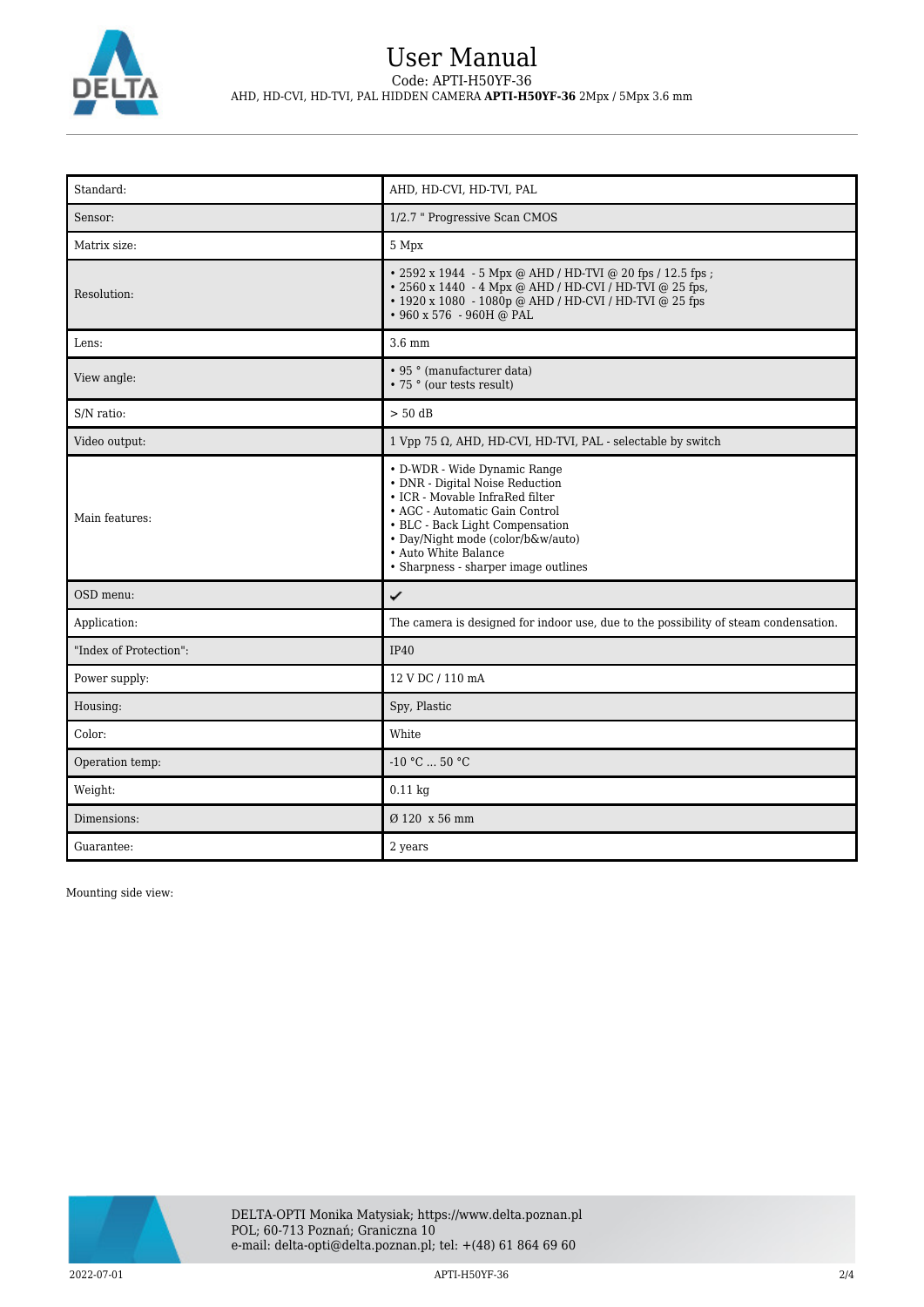



The appropriate signal format selection is done by tilting and holding the joystick for 5 s without entering to the OSD menu. Changing the signal to the NTSC in the camera causes loss of image in connected AHD recorder:



In the kit: